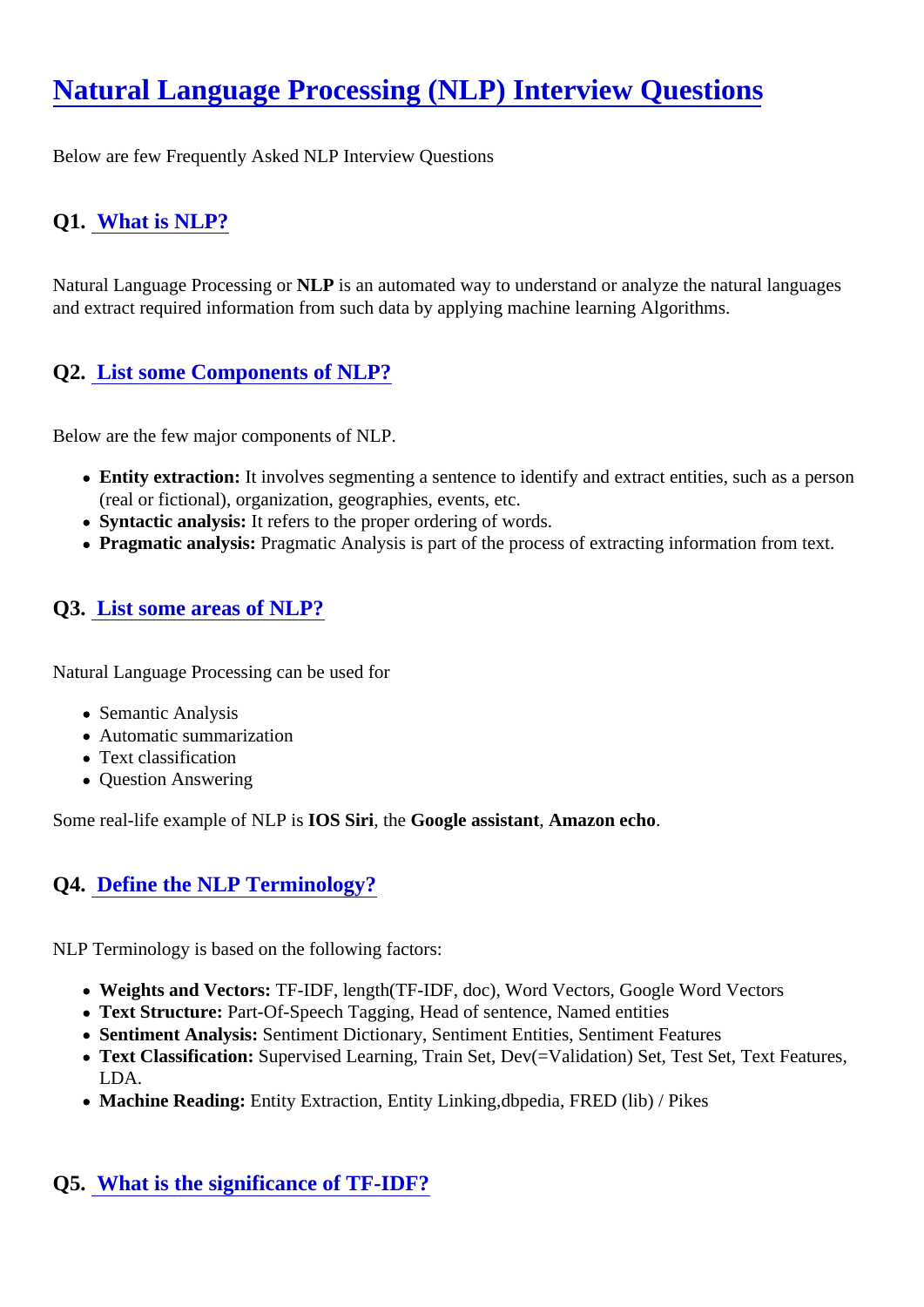tf-idf or TFIDF stands foterm frequency-inverse document frequency In information retrieval TFIDF is is a numerical statistic that is intended to reflect how important a word is to a document in a collection or ir the collection of a set.

## Q6. [What is part of speech \(POS\) tagging](https://www.onlineinterviewquestions.com/what-is-part-of-speech-pos-tagging/)?

According to The Stanford Natural Language Processing Group :

A Part-Of-Speech Tagger (POS Tagger) is a piece of software that reads text in some language and assigns parts of speech to each word (and other token), such as noun, verb, adjective, etc.

PoS taggers an algorithm to label terms in text bodies. These taggers make more complex categories than those defined as basic PoS, with tags such as "noun-plural" or even more complex labels. Part-ofspeech categorization is taught to school-age children in English grammar, where children perform basic PoS tagging as part of their education.

### Q7. [What is Lemmatization in NLP?](https://www.onlineinterviewquestions.com/what-is-lemmatization-in-nlp/)

Lemmatization generally means to do the things properly with the use of vocabulary and morphological analysis of words. In this process, the endings of the words are removed to return the base word, which is also known as Lemma.

Example: boy's = boy, cars= car, colors= color.

So, the main attempt of Lemmatization as well as of stemming is to identify and return the root words of th sentence to explore various additional information.

Q8. [What is stemming in NLP?](https://www.onlineinterviewquestions.com/what-is-stemming-in-nlp/)

### Q9. [What is tokenization in NLP?](https://www.onlineinterviewquestions.com/what-is-tokenization-in-nlp/)

Natural Language Processing aims to program computers to process large amounts of natural language data. Tokenization in NLP means the method of dividing the text into various tokens. You can think of a token in the form of the word. Just like a word forms into a sentence. It is an important step in NLP to slit the text into minimal units.

### Q10. [What is latent semantic indexing and where can it be applied](https://www.onlineinterviewquestions.com/what-is-latent-semantic-indexing-and-where-can-it-be-applied/)?

Latent Semantic Indexing (LSI) also called Latent semantic analysis is a mathematical method that was developed so that the accuracy of retrieving information can be improved. It helps in finding out the hidden(latent) relationship between the words(semantics) by producing a set of various concepts related to the terms of a sentence to improve the information understanding. The technique used for the purpose is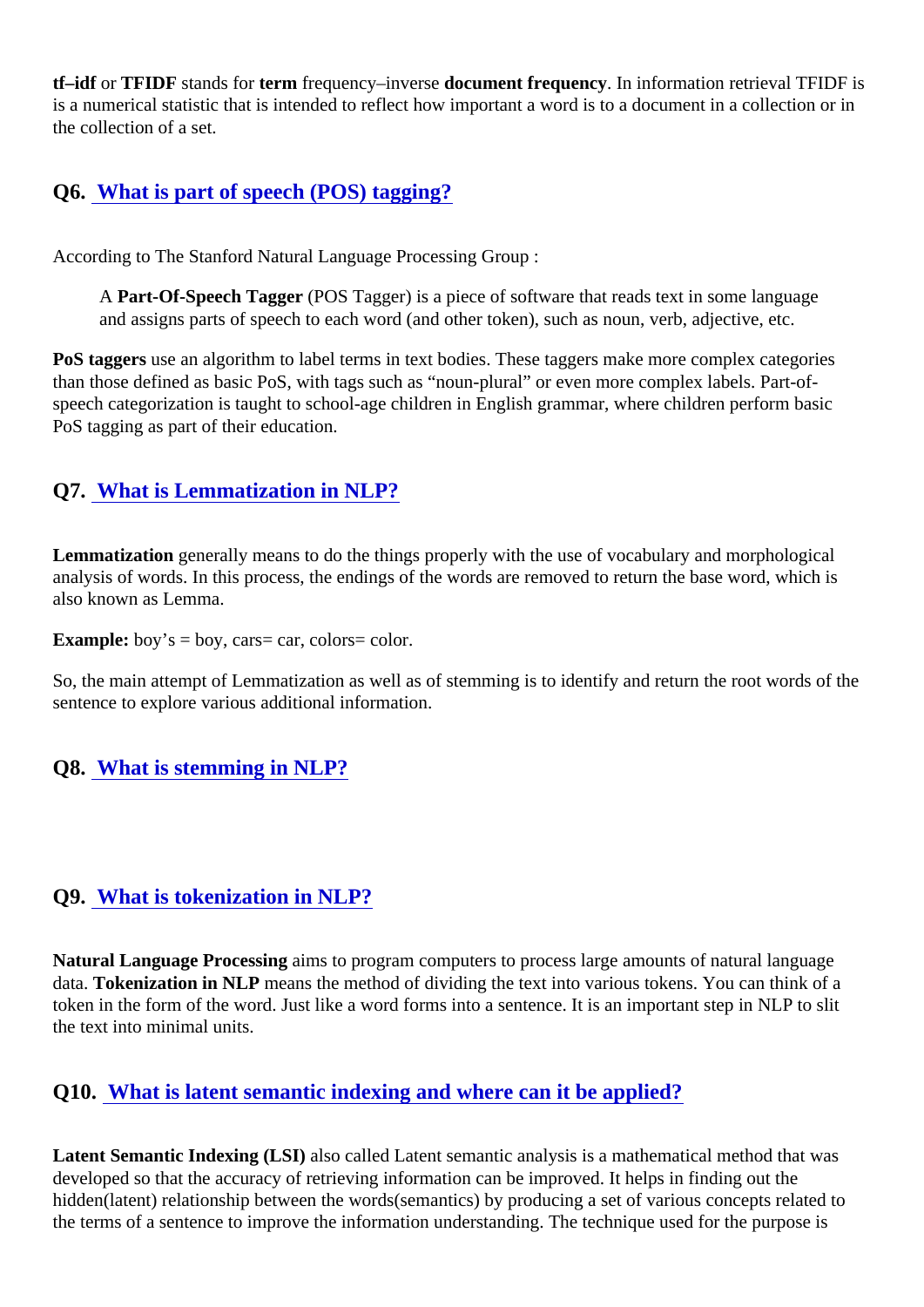called Singular value decomposition. It is generally useful for working on small sets of static documents.

## Q11. [What is dependency parsing](https://www.onlineinterviewquestions.com/what-is-dependency-parsing/)?

## Q12. [Differentiate regular grammar and regular expression](https://www.onlineinterviewquestions.com/differentiate-regular-grammar-and-regular-expression/).

Regular expression is a sequence of characters that define a search pattern, mainly for use in pattern matching with strings, or string matching. It includes the following elements:

Example: A and B are regular expressions then

- The regular expression is A. B (concatenation)
- The regular expression (alternation) is A l B
- The regular expression (Kleene Star) is A\*

#### Regular Grammars

There are 4 tuples in Regular Grammars (N, ?, P,  $S \in N$ ). In this formula, N stands for the non-terminals' sets, ? means the set of terminals, P is the set of productions to change the start symbol, P has its productions from one of the types and lastly S is the start non-terminal.

Q13. [List some tools for training NLP models?](https://www.onlineinterviewquestions.com/list-some-tools-for-training-nlp-models/)

### Q14. [Describe dependency parsing](https://www.onlineinterviewquestions.com/describe-dependency-parsing/)?

## Q15. [Explain Named entity recognition \(NER\)?](https://www.onlineinterviewquestions.com/explain-named-entity-recognition-ner/)

Named-entity recognition (NER) is the method of extracting information. It arranges and classifies named entity in the unstructured text in different categories like locations, time expressions, organizations, percentages, and monetary values. NER allows the users to properly understand the subject of the text.

Q16. [What is NLTK?](https://www.onlineinterviewquestions.com/what-is-nltk/)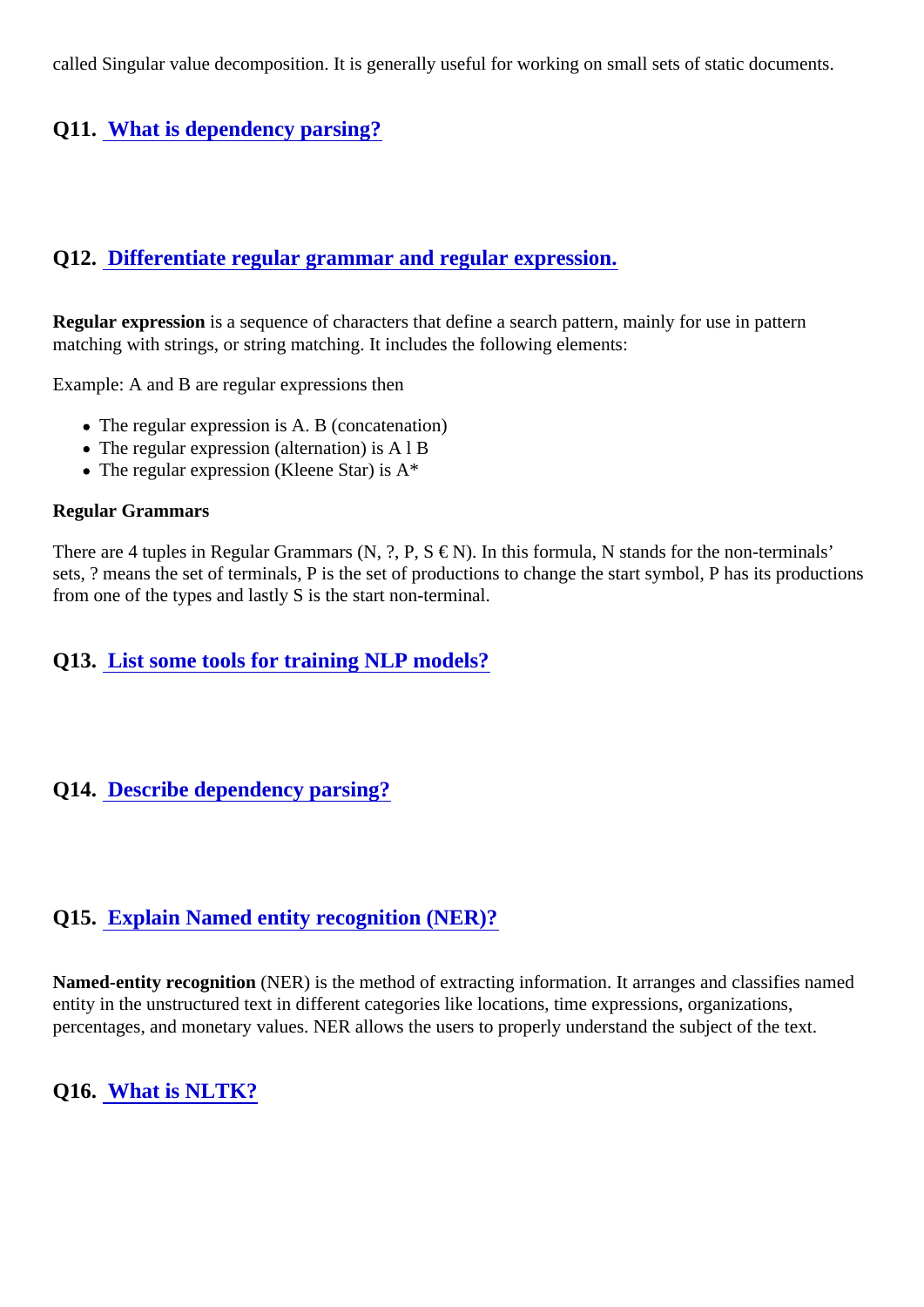# Q17. [List some OpenSource Libraries for NLP?](https://www.onlineinterviewquestions.com/list-some-opensource-libraries-for-nlp/)

## Q18. [What is the difference between NLP and NLU](https://www.onlineinterviewquestions.com/what-is-the-difference-between-nlp-and-nlu/)?

#### Difference between NLP and NLU are

| <b>Natural Language Processing</b>                            | Natural Language Understanding                                                                                   |
|---------------------------------------------------------------|------------------------------------------------------------------------------------------------------------------|
| NLP is the system that works simultaneously to<br>and humans. | manage end-to-end conversations between computers Artificial Intelligence.<br>and humans                         |
| NLP is related to both humans and machines.                   | NLU allows converting the unstructured inputs into<br>structured text for easy understanding by the<br>machines. |

## Q19. [What is the difference between NLP and CI\(Conversational Interfaces\)](https://www.onlineinterviewquestions.com/what-is-the-difference-between-nlp-and-ci-conversational-interfaces/)?

Difference between NLP and CI(Conversational Interfaces)

| <b>Natural Language Processing</b>                                                                                                                                                                                                                             | <b>Conversational Interfaces</b> |
|----------------------------------------------------------------------------------------------------------------------------------------------------------------------------------------------------------------------------------------------------------------|----------------------------------|
| NLP is a kind of artificial intelligence technology that CI is a user interface that mixes voice, chat and<br>allows identifying, understanding and interpreting the another natural language with images, videos<br>request of users in the form of language. | or buttons.                      |
| NLP aims to make users understand a particular concept.<br>NLP aims to make users understand a particular concept.<br>The users need and not more than that.                                                                                                   |                                  |

## Q20. [List few differences between AI, Machine Learning, and NLP?](https://www.onlineinterviewquestions.com/list-few-differences-between-ai-machine-learning-and-nlp/)

Differences between AI, Machine Learning, and NLP

| Artificial Intelligence                                                         | <b>Machine Learning</b>                                                                                                                                                              | <b>Natural Language Processing</b> |
|---------------------------------------------------------------------------------|--------------------------------------------------------------------------------------------------------------------------------------------------------------------------------------|------------------------------------|
| It is the technique to create<br>smarter machines                               | Machine Learning is the term used for This is the set of system that has<br>avetens that learn from everyionse. the ability to understand the<br>systems that learn from experience. | language                           |
|                                                                                 | Machine Learning purely involves the NLP links both computer and<br>Al includes human interventionworking of computers and no human<br>intervention.                                 | human languages.                   |
| Artificial intelligence is a<br>broader concept than Machine of Al.<br>Learning | ML is a narrow concept and is a subset                                                                                                                                               |                                    |

Q21. [Explain the Masked Language Model?](https://www.onlineinterviewquestions.com/explain-the-masked-language-model/)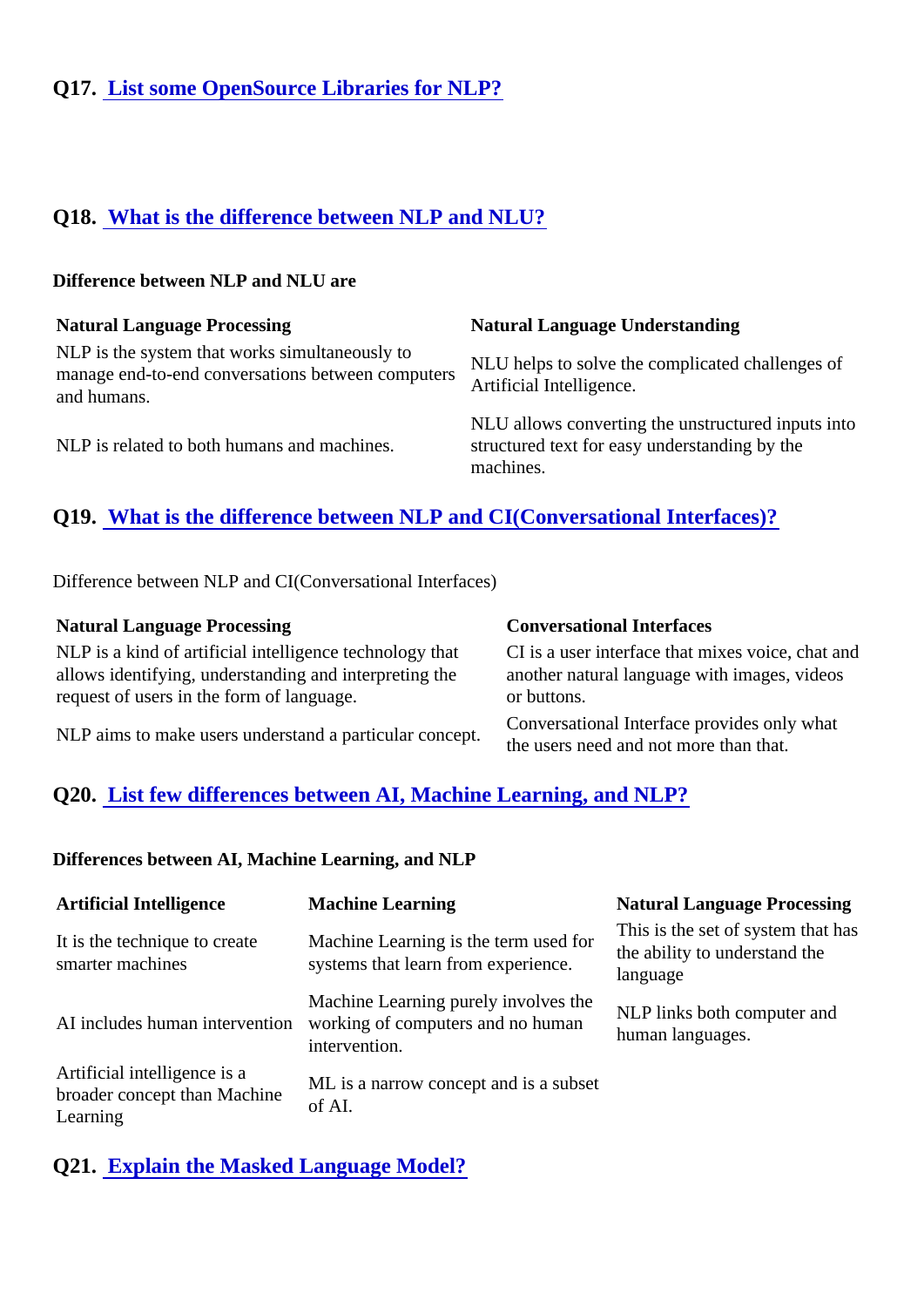Masked language modellings the process in which the output is taken from the corrupted input. This model helps the learners to master the deep representations in downstream tasks. You can predict a word from the other words of the sentence using this model.

Q22. [What is latent semantic indexing? Where it is applied](https://www.onlineinterviewquestions.com/what-is-latent-semantic-indexing-where-it-is-applied/).

## Q23. [What is pragmatic analysis in NLP?](https://www.onlineinterviewquestions.com/what-is-pragmatic-analysis-in-nlp/)

Pragmatic Analysis: It deals with outside word knowledge, which means knowledge that is external to the documents and/or queries. Pragmatics analysis that focuses on what was described is reinterpreted by wh actually meant, deriving the various aspects of language that require real-world knowledge.

## Q24. [Explain dependency parsing in NLP?](https://www.onlineinterviewquestions.com/explain-dependency-parsing-in-nlp/)

Dependency Parsings also known as Syntactic Parsing. It is the task of recognizing a sentence and assigning a syntactic structure to it. The most widely used syntactic structure is the parse tree which can be generated using some parsing algorithms. These parse trees are useful in various applications like gramm checking or more importantly it plays a critical role in the semantic analysis stage.

### Q25. [What is pragmatic ambiguity in NLP?](https://www.onlineinterviewquestions.com/what-is-pragmatic-ambiguity-in-nlp/)

Pragmatic Ambiguity can be defined as the words which have multiple interpretations. Pragmatic Ambiguity arises when the meaning of words of a sentence is not specific; it concludes different meanings. There are various sentences in which the proper sense is not understood due to the grammar formation of sentence; this multi interpretation of the sentence gives rise to ambiguity.

For example- "do you want a cup of coffee", the given the word is either an informative question or a formal offer to make a cup coffee.

### Q26. [What is perplexity in NLP?](https://www.onlineinterviewquestions.com/what-is-perplexity-in-nlp/)

The word "perplexed" means "puzzled" or "confused", thus Perplexity in general means the inability to tackle something complicated and a problem that is not specified. Therefore, Perplexity in NLP is a way to determine the extent of uncertainty in predicting some text.

In NLP, perplexity is a way of evaluating language models. Perplexity can be high and low; Low perplexity is ethical because the inability to deal with any complicated problem is less while high perplexity is terrible because the failure to deal with a complicated is high.